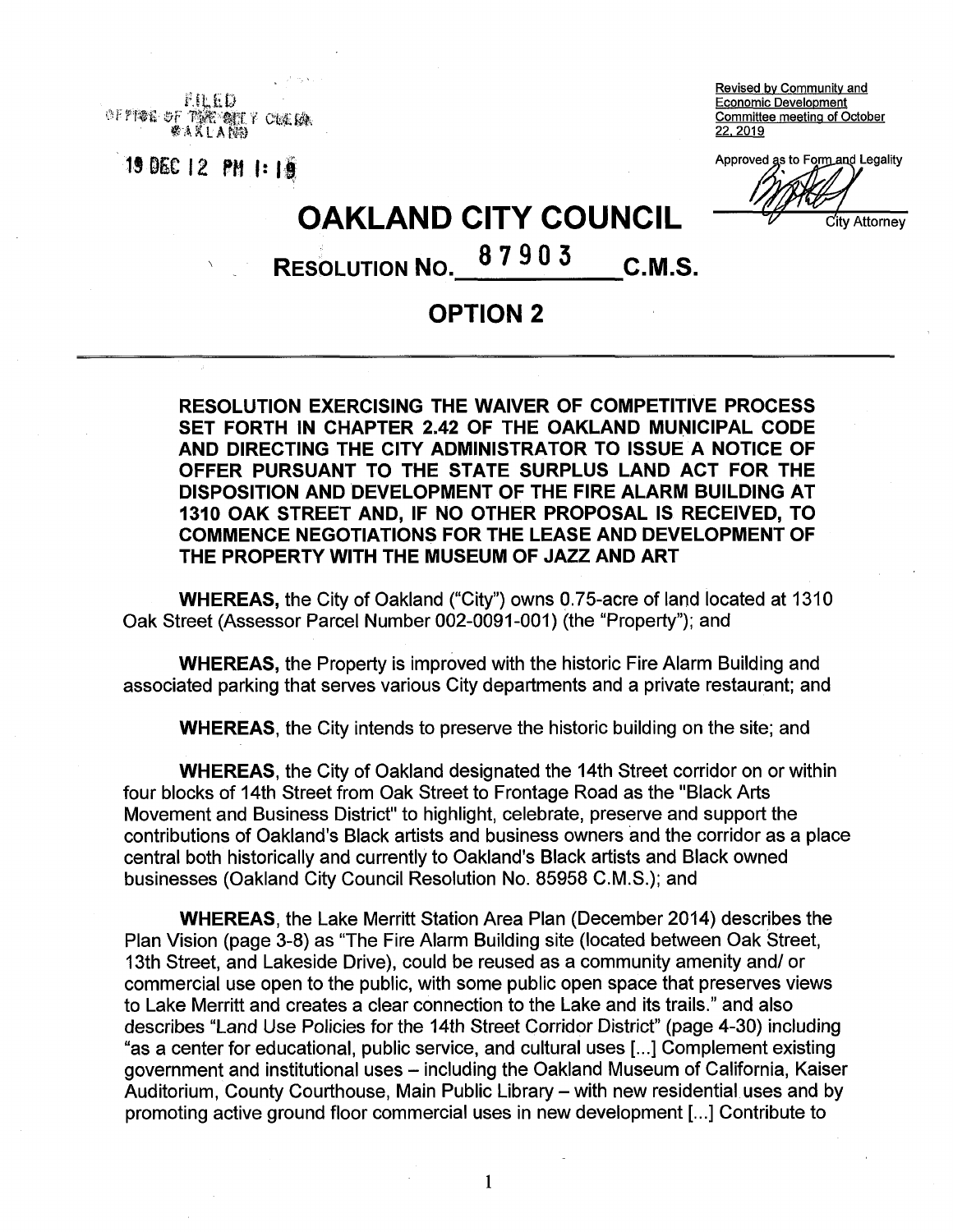the entertainment, educational and cultural activity hub [...] Promote the reuse of the Fire Alarm Building site (located between Oak Street, 13th Street, and Lakeside Drive) as a public amenity."; and

**WHEREAS,** Belonging in Oakland: A Cultural Development Plan (Spring 2018) describes its guiding vision as "Equity is the driving force. Culture is the frame. Belonging is the goal." and defines a new cultural equity vision as including "An understanding that the health of cultural life is inextricably tied to the existence and quality of cultural spaces (spaces intended for production, enactment, and/or sharing of culture, whether non-profit, for-profit, or something in between), neighborhood places (places people find to exercise their cultural expression and build identity), and the civic cultural commons (public areas and structures where people gather, connect, celebrate, learn, and build community)"; and

**WHEREAS,** the City has received an unsolicited proposal from the Museum of Jazz and Art to ground lease the Property for the development of a museum, the term of which ground lease is unknown at this time; and

**WHEREAS,** the City desires to potentially waive the competitive process, the . authority for which the City Administrator may have depending upon the length of the ground lease term, pursuant to Chapter 2.42. of the Oakland Municipal Code; and

**WHEREAS,** the City desires to issue noticing consistent with the State Surplus Land Act for development of the Property; and

**WHEREAS,** the requirements of the California Environmental Quality Act ("CEQA"), the CEQA guidelines as prescribed by the Secretary of Resources, and the provisions of the Environmental Review Regulation have been satisfied; now, therefore be it

**RESOLVED:** That the City Council directs the City Administrator or her designee to draft and issue noticing consistent with the State Surplus Land Act for the development of the Property and take all other actions with respect to the Surplus Land Act noticing consistent with this Resolution and its basic purpose; and be it further

**RESOLVED:** That the City Council directs the City Administrator, after the 60 day noticing period required by the SLA, to negotiate with any proposed purchasers for 90-days as required by the SLA and bring the results back to City Council for further direction; and be it further

**RESOLVED:** That the City Council directs the City Administrator to commence negotiations with the Museum of Jazz and Art if no other proposals are received pursuant to the Surplus Land Act notice of offer; and be it further

**RESOLVED:** That the Oakland City Council has made a finding and determination that it is in the best interests of the City to lease the Property rather than sell it; and be it further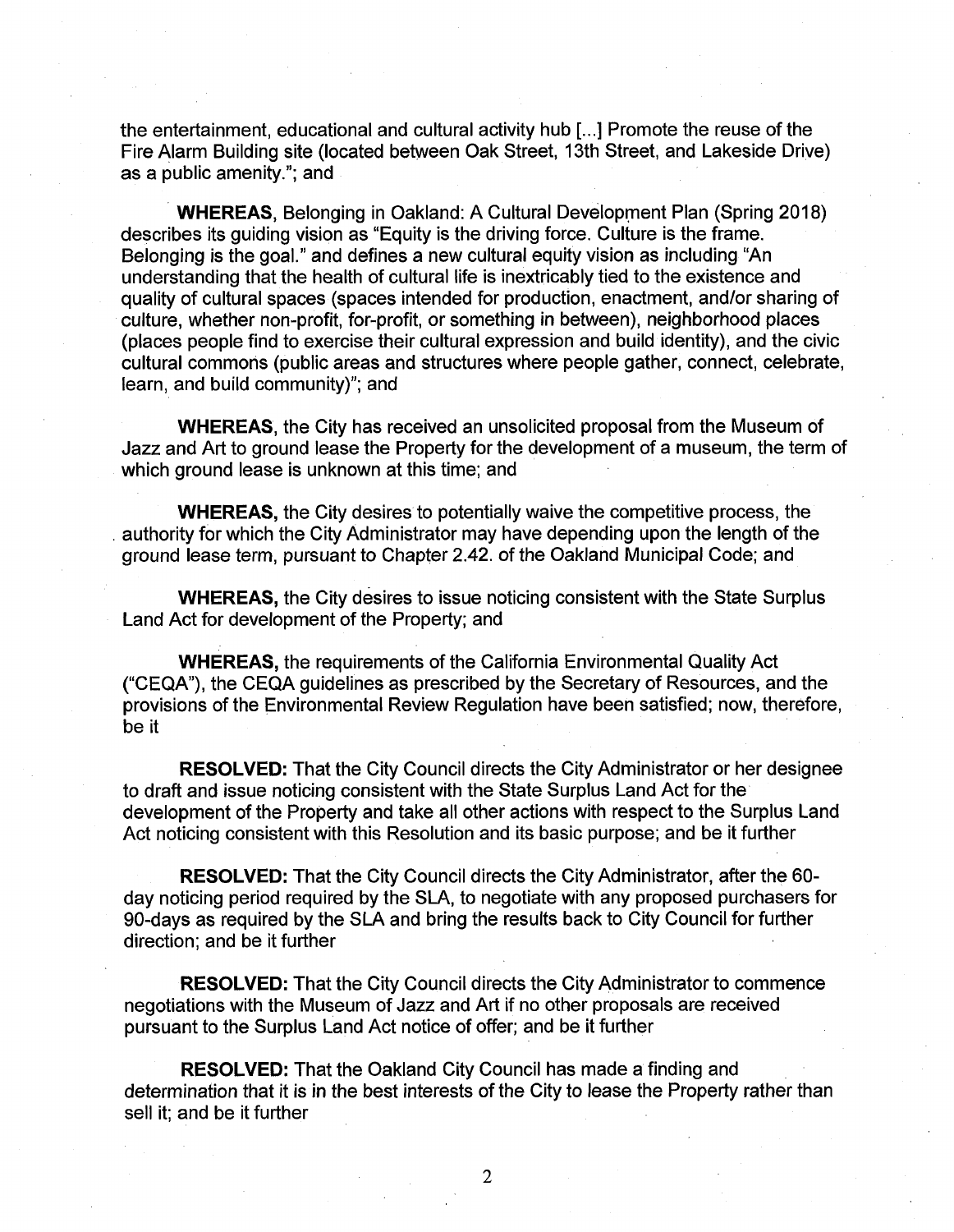**RESOLVED:** That this action does not constitute a "project" within the definition of CEQA Guideline Section 15378 that would have the potential for resulting in either a direct physical change or a reasonably foreseeable indirect physical change in the environment. To the extent a project is determined to exist, the City Council has independently reviewed and considered this action, and the City Council finds and determines that it complies with CEQA because this action is exempt from CEQA under Section 15061(b)(3) (common sense exemption, no significant effect on the environment) and Section 15262 (Feasibility and Planning Studies) of the CEQA guidelines; and be it further

**RESOLVED:** That the City Administrator shall return to the City Council for approval of any Exclusive Negotiation Agreement along with the adoption of requisite findings for a waiver of the competitive process under Chapter 2.42; and be it further

**RESOLVED:** That the City Administrator shall return to the City Council for approval of any long-term lease of the Property; and be it further

**RESOLVED:** That the City Attorney shall review and approve all documents and agreements related to this transaction as to form and legality, and a copy shall be placed with the City Clerk.

### **NOV 0 5 2019**

IN COUNCIL, OAKLAND, CALIFORNIA, , 2019

### **PASSED BY THE FOLLOWING VOTE:**

AYES - FORTUNATO BAS, GALLO, GIBSON MCELHANEY, KALB, REID, TAYLOR, THAO AND PRESIDENT KAPLAN - **8** 

NOES - *p*<br>
ABSENT - *p*<br>
ABSTENTION NOES-ABSTENTION - 0

ATTEST:

LaTonda Simmons City Clerk and Clerk of the Council of the City of Oakland, California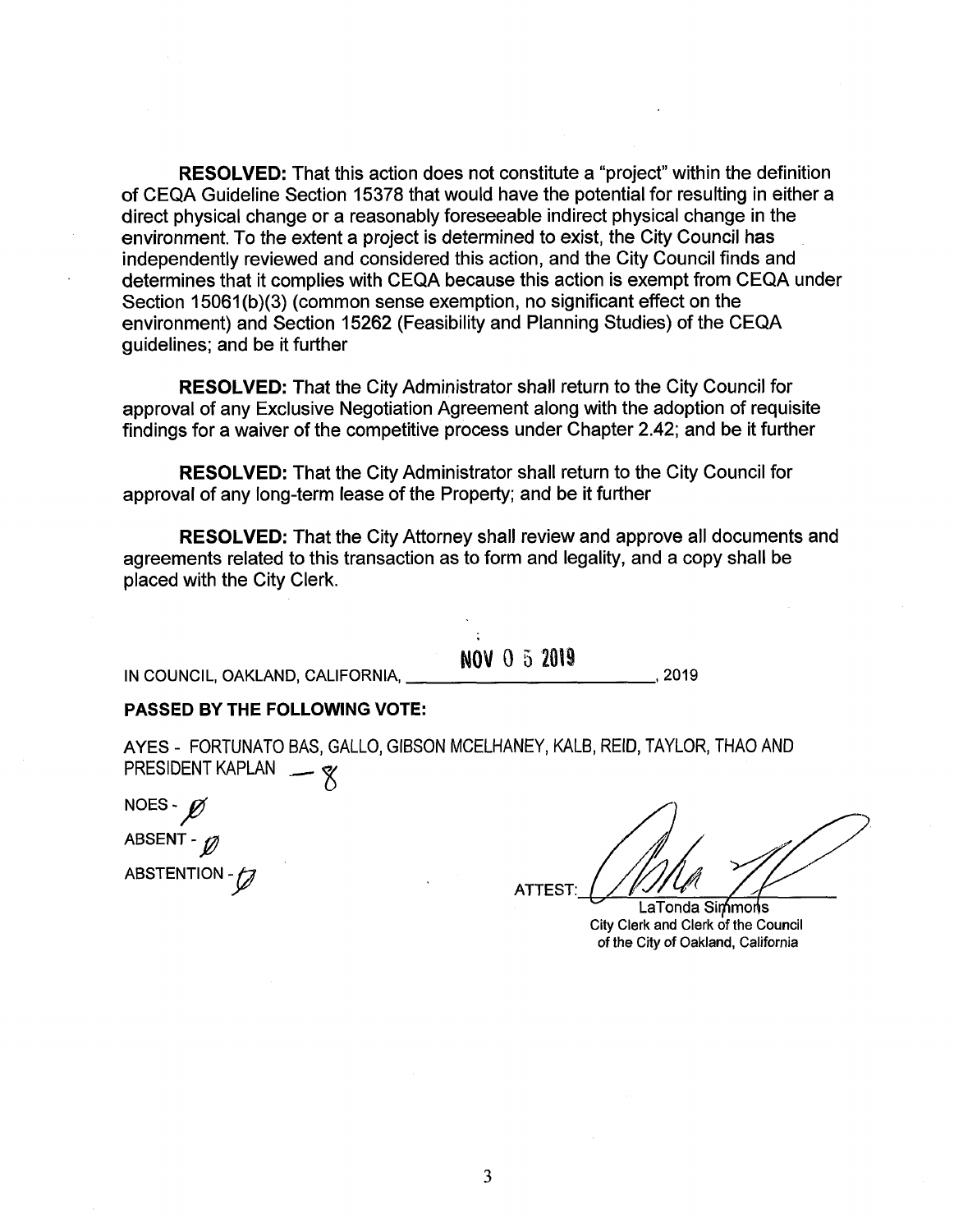Revised by Community and<br>Economic Development Economic Development Committee meeting of October 22. 2019

Approved/as to Eprm and Legality

# **OAKLAND CITY COUNCIL** CITCHERRY COUNCIL

## **Resolution No. C.M.S.**

# **OPTION 2**

**RESOLUTION EXERCISING THE WAIVER OF COMPETITIVE PROCESS SET FORTH IN CHAPTER 2.42.050 OF THE OAKLAND MUNICIPAL CODE AND DIRECTING THE CITY ADMINISTRATOR TO ISSUE A NOTICE OF OFFER PURSUANT TO THE STATE SURPLUS LAND ACT FOR THE DISPOSITION AND DEVELOPMENT OF THE FIRE ALARM BUILDING AT 1310 OAK STREET AND, IF NO OTHER PROPOSAL IS RECEIVED, TO COMMENCE NEGOTIATIONS FOR THE LEASE AND DEVELOPMENT OF THE PROPERTY WITH THE MUSEUM OF JAZZ AND ART**

**WHEREAS,** the City of Oakland ("City") owns 0.75-acre of land located at 1310 Oak Street (Assessor Parcel Number 002-0091-001) (the "Property"); and

**WHEREAS,** the Property is improved with the historic Fire Alarm Building and associated parking that serves various City departments and a private restaurant; and

**WHEREAS,** the City intends to preserve the historic building on the site; and

**WHEREAS,** the City of Oakland designated the 14th Street corridor on or within four blocks of 14th Street from Oak Street to Frontage Road as the "Black Arts Movement and Business District" to highlight, celebrate, preserve and support the contributions of Oakland's Black artists and business owners and the corridor as a place central both historically and currently to Oakland's Black artists and Black owned businesses (Oakland City Council Resolution No. 85958 C.M.S.); and

**WHEREAS,** the Lake Merritt Station Area Plan (December 2014) describes the Plan Vision (page 3-8) as "The Fire Alarm Building site (located between Oak Street, 13th Street, and Lakeside Drive), could be reused as a community amenity and/ or commercial use open to the public, with some public open space that preserves views to Lake Merritt and creates a clear connection to the Lake and its trails." and also describes "Land Use Policies for the 14th Street Corridor District" (page 4-30) including "as a center for educational, public service, and cultural uses f...1 Complement existing government and institutional uses – including the Oakland Museum of California, Kaiser Auditorium, County Courthouse, Main Public Library - with new residential uses and by promoting active ground floor commercial uses in new development [...] Contribute to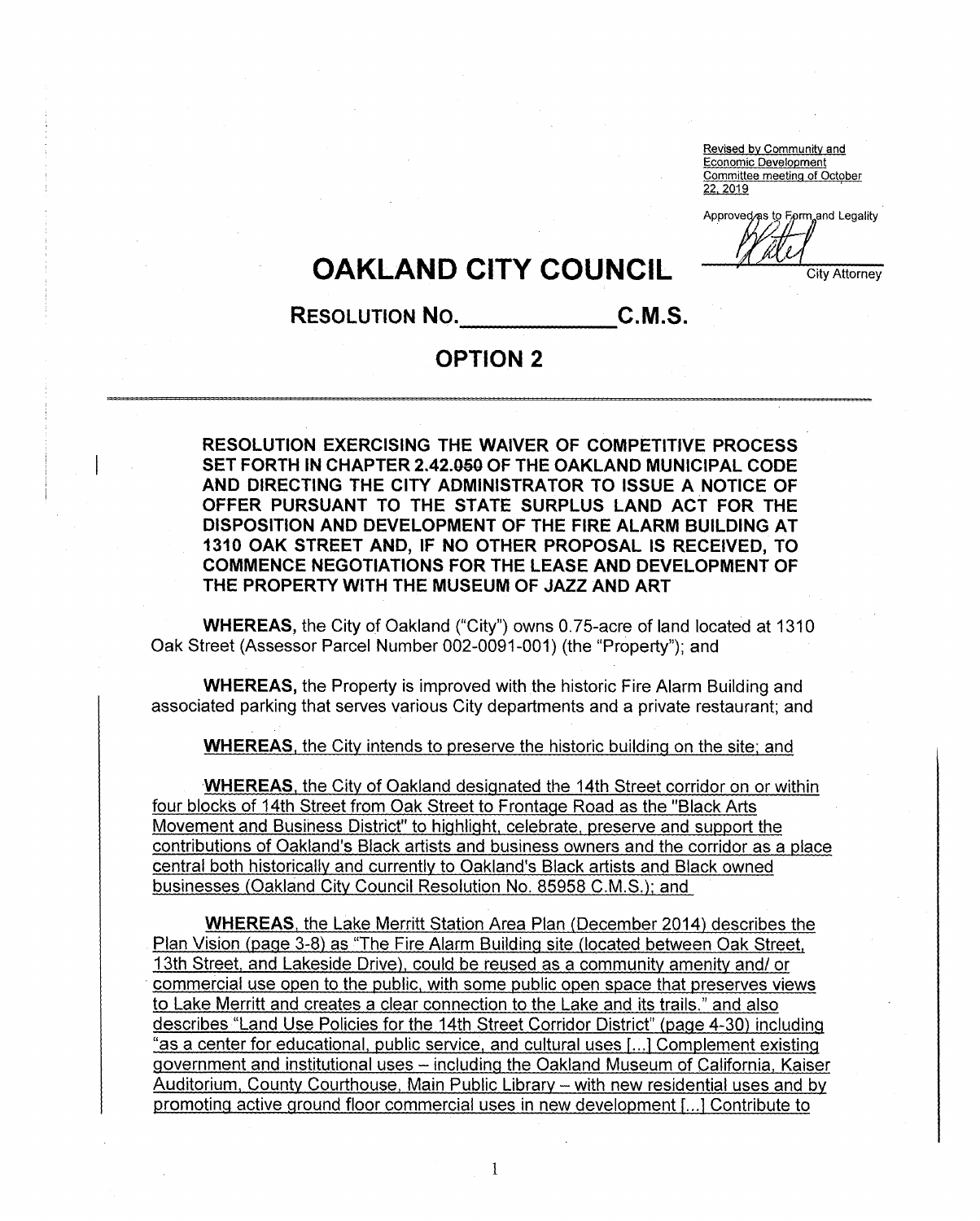the entertainment, educational and cultural activity hub [...] Promote the reuse of the Fire Alarm Building site (located between Oak Street, 13th Street, and Lakeside Drive) as a public amenity."; and

WHEREAS, Belonging in Oakland: A Cultural Development Plan (Spring 2018) describes its guiding vision as "Equity is the driving force. Culture is the frame. Belonging is the goal." and defines a new cultural equity vision as including "An understanding that the health of cultural life is inextricably tied to the existence and quality of cultural spaces (spaces intended for production, enactment, and/or sharing of culture, whether non-profit, for-profit, or something in between), neighborhood places (places people find to exercise their cultural expression and build identity), and the civic cultural commons (public areas and structures where people gather, connect, celebrate. learn, and build community) $x$ ; and

**WHEREAS,** the City has received an unsolicited proposal from the Museum of Jazz and Art to ground lease the Property for the development of a museum, the term of which ground lease is unknown at this time; and

**WHEREAS,** the City desires to potentially waive the competitive process, the authority for which the City Administrator may have depending upon the length of the ground lease term, pursuant to Chapter 2.42.0§Q of the Oakland Municipal Code; and

**WHEREAS,** the City desires to issue noticing consistent with the State Surplus Land Act for development of the Property; and

**WHEREAS,** the requirements of the California Environmental Quality Act ("CEQA"), the CEQA guidelines as prescribed by the Secretary of Resources, and the provisions of the Environmental Review Regulation have been satisfied; now, therefore, be it

**RESOLVED:** That the City Council directs the City Administrator or her designee to draft and issue noticing consistent with the State Surplus Land Act for the development of the Property and take all other actions with respect to the Surplus Land Act noticing consistent with this Resolution and its basic purpose; and be it further

**RESOLVED:** That the City Council directs the City Administrator, after the 60 day noticing period required by the SLA, to negotiate with any proposed purchasers for 90-days as required by the SLA and bring the results back to City Council for further direction; and be it further

**RESOLVED:** That the City Council directs the City Administrator to commence negotiations with the Museum of Jazz and Art if no other proposals are received pursuant to the Surplus Land Act notice of offer; and be it further

**RESOLVED:** That the Oakland City Council has made a finding and determination that it is in the best interests of the City to leasesell the Property by negotiated leasesalerather than sell it; and be it further